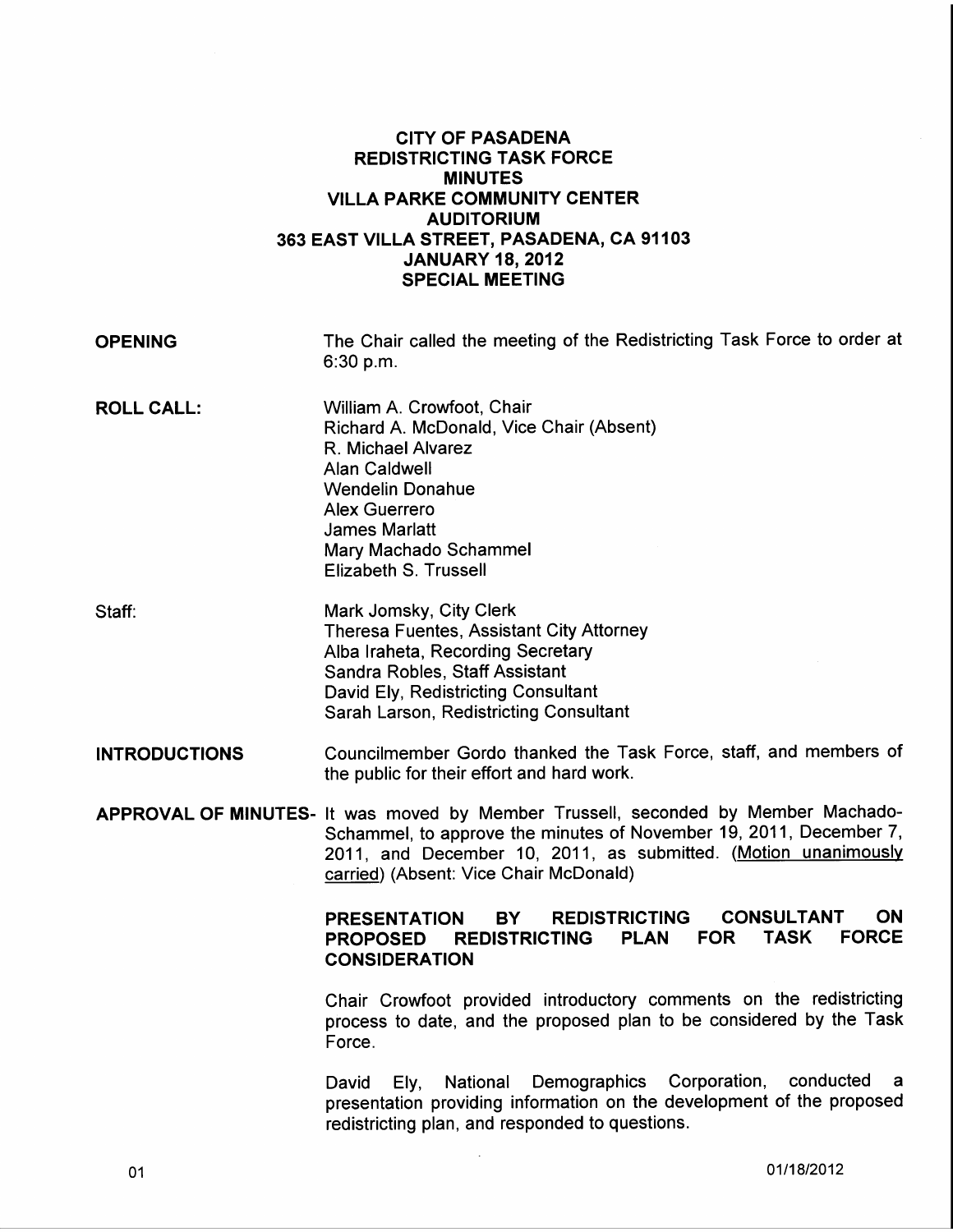The following individuals provided input comments, and/or expressed concerns in regards the proposed redistricting plan:

> David George Gevorkian, Armenian National Committee (ANC) of Pasadena, spoke in favor of Sample Plan 1 with some concerns and stated that the ANC was in favor of minimal changes to the current Council District boundaries.

> Jane Finley, President of El Rio Lake Neighborhood Association, spoke in support of the Consultant's proposed map.

> Robert Tait, Secretary Treasurer of El Rio Lake Neighborhood Association, spoke in support of the Consultant's proposed map.

Michael Warner, Pasadena resident, spoke in support of the Consultant's proposed map.

Jonathan Edewards, Downtown Pasadena Neighborhood Association, asked whether the Task Force members had reviewed his Association's proposed map and spoke in favor of a redistricting plan that would provide better representation for the Downtown area.

Following discussion, on order of the Chair, and by consensus of the Task Force, the materials were received and filed.

## COMMENTS AND DIRECTION FROM TASK FORCE ON CONSULTANT'S PROPOSED REDISTRICTING PLAN

David Ely, National Demographics Corporation, answered questions and comments from the Task Force regarding the Consultant's proposed redistricting plan.

Following discussion, it was moved by Member Trussell, seconded by Member Guerrero, to direct staff to endorse the Consultant's proposed redistricting plan, and schedule and notice a public hearing on the Consultant's Proposed Redistricting Plan for Wednesday, February 1, 2012 at 6:30 p.m. at the City Hall Council Chamber. (Motion unanimously carried) (Absent: Vice Chair McDonald)

Mark Jomsky, City Clerk, reviewed the remaining process and meeting schedule of the Redistricting Task Force.

## PUBLIC COMMENT ON ISSUES RELATED TO REDISTRICTING

No one appeared for public comment on general redistricting issues.